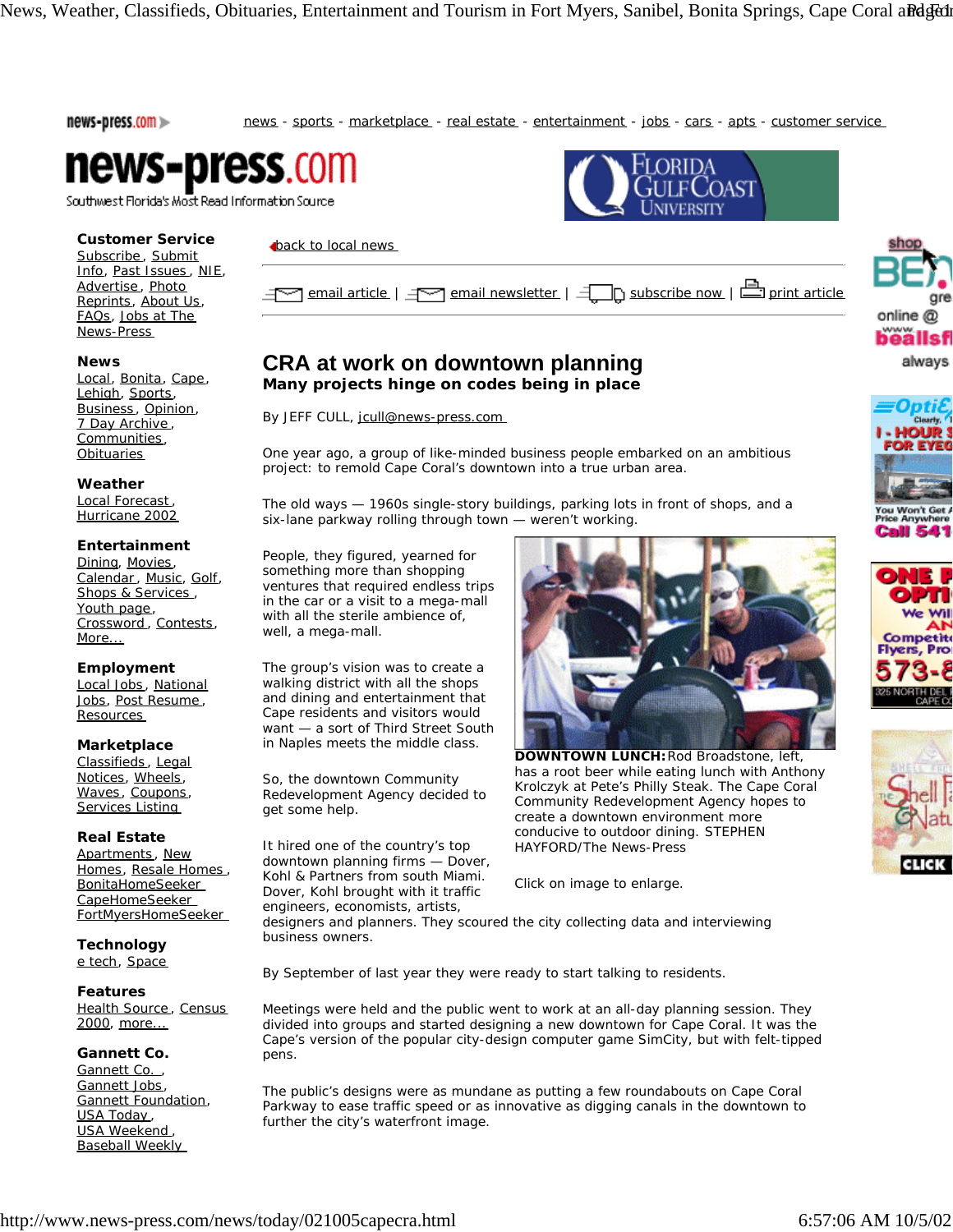Dover, Kohl sifted through all the proposals and added its expert touch to come up with a master plan that called for Mediterranean-style buildings, new streets to shorten walking distance and a radical re-design of Cape Coral Parkway into a Parisian boulevard.

Residents hailed the plan as creative, ambitious and just what the downtown needed. The City Council gave it a unanimous blessing.

But not all the ideas flew.

The Parisian boulevard was shelved for the meantime as too costly and too decisive a political issue.

Now the CRA is in the process of creating the codes and regulations that will govern building in the 340-acre downtown area, which will become a zoning district of its own.

The rules are intended to make developing in the downtown less restrictive and less bureaucratic. It places much of the burden for approving plans on the city's Community Development Department, including some authority that was previously held by the city's zoning board. It takes out a layer of bureaucracy, said CRA executive director Chet Hunt, and makes the permit process quicker.

"For that benefit all we're asking developers is to give us a great project," he said.

## **How the CRA works**

Community redevelopment agencies are usually formed to fix up areas within a city that have suffered blight or decline and "constitute a serious and growing menace, injurious to the public health, safety, morals and welfare of the residents of the state," according to the Florida Community Redevelopment Act of 1969. That law also allows counties or cities to fund a CRA through property taxes that are generated above a certain level.



**NEW LOOK:** The Cape Coral Community Redevelopment Agency has decided on final plans for redesigning the downtown area along Cape Coral Parkway. *STEPHEN HAYFORD/The News-Press*

*Click on image to enlarge.*

The Cape Coral CRA started with a number of \$71 million. The number, established in 1987 when the CRA was born, was the property value of the downtown area. The higher the property value downtown, the more money the agency receives. Today, the city's downtown is valued at \$106 million and will generate \$581,000.

The agency uses that money for a variety of downtown projects, such as the landscaping, pavers and decorative lighting on Cape Coral Parkway, hiring consultants to formulate the downtown master plan and fund an incentive program that pays downtown business owners to improve their properties.

The CRA board is not elected but appointed. They all serve as volunteers and receive no payment for their work. Its executive director is a paid city employee who answers directly to the agency's board.

#### **Expanding the boundary**

One of the most contentious issues the CRA has tackled this year is an attempt to expand its boundaries to include more land on its eastern (Southeast 17th Place) and western (Palm Tree Boulevard) limits.